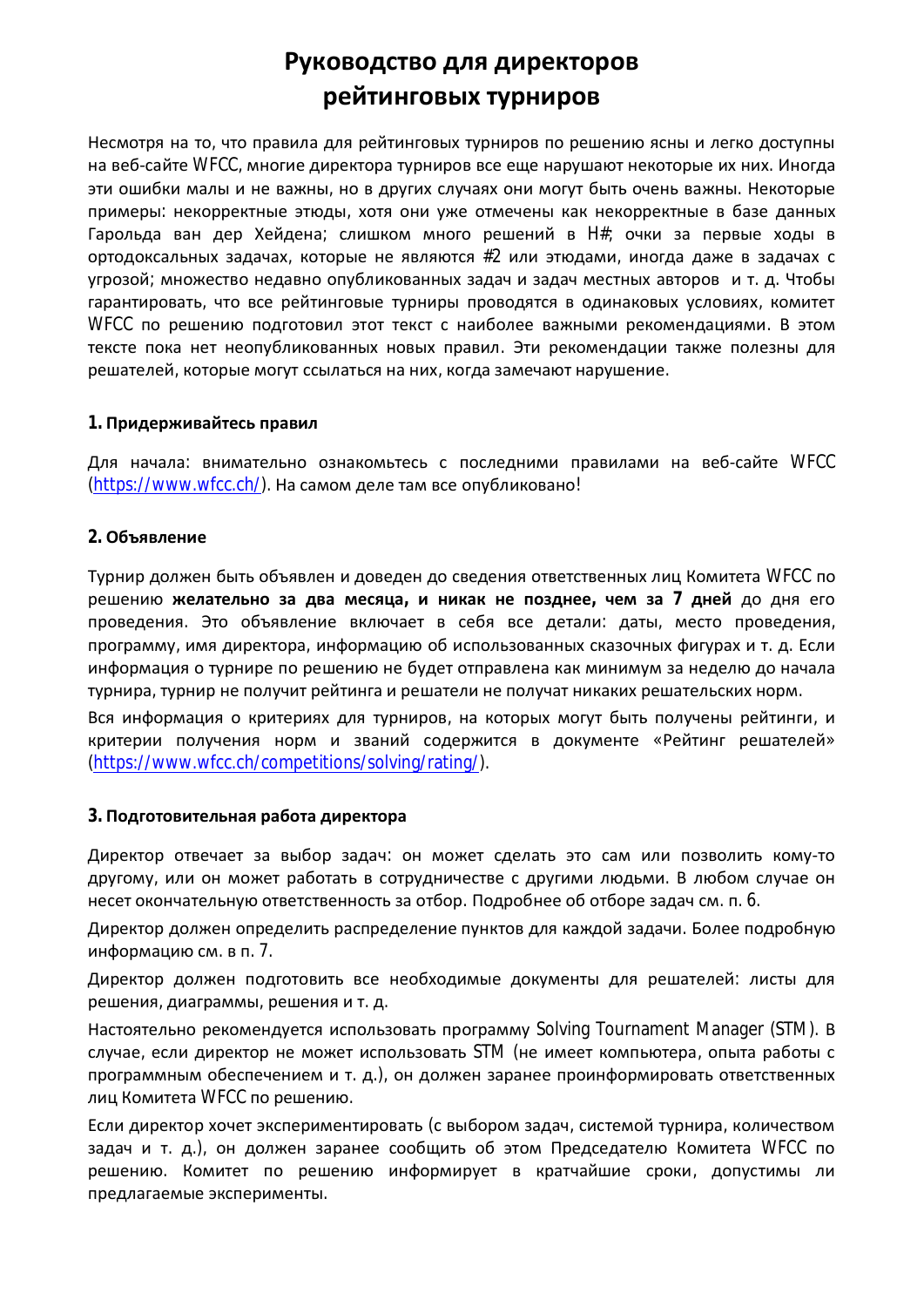Рекомендации по диаграммам и решениям:

Диаграммы должны отображать задания в общепринятой форме (H#2, S#3, +, = и т. д.), с количеством белых и черных фигур, и должны быть пронумерованы арабскими цифрами (например, 1-18 для турниров типа WCSC, а не A-R)

Решения должны включать источники происхождения задач (например, автор, место публикации, год, отличие, посвящение, версия, «зеркальная позиция»), при этом по крайней мере в одном варианте - с использованием латинских букв.

Оригинальная задача или этюд, использованные на турнире по решению, имеют право участвовать в любом турнире по составлению в течение следующих двух лет (см. Статью 20 «Кодекса по шахматной композиции»).

## 4. Турнир

Правила проведения турниров описаны в правилах Чемпионата мира или Европейского чемпионата по решению (WCSC/ECSC) в главах 7-14 (https://www.wfcc.ch/1999-2012/wcsc/).

## 5. По окончании турнира

Вся документация турнира (имя директора турнира, диаграммы задач, решения, полный отчет с подробными результатами по каждой задаче, возможные жалобы и т. д.) должна быть отправлена ответственным лицам Комитета WFCC по решению в течение 5 дней (10 дней при проведении турниров во многих/нескольких местах) после окончания соревнований. Кроме того, листы с решениями должны храниться у директора турнира не менее 4 недель, чтобы можно было исследовать возможные жалобы.

Ответственные лица проверят и опубликуют эти документы как можно скорее.

Рейтинг будет автоматически рассчитан в STM. Также в STM будет предоставлена вся информация о категории турнира, нормах, сложности задач и т. д.

## 6. Выбор задач

Все задачи и этюды должны быть:

- оригиналы;
- или задачи, опубликованные не менее шесть лет назад;
- или измененные опубликованные задачи (исправления, версии и т. д.) не моложе шесть лет. Зеркальное отображение не рекомендуется, так как решатели легко распознают его, если знают исходную задачу;
- и не были использованы в предыдущих рейтинговых турнирах по решению (особенно WCSC, ECSC и ISC). Проверьте веб-сайт WFCC и базу данных турниров по решению задач.

При выборе директор должен руководствоваться здравым смыслом и избегать задач, которые могут быть знакомы решателям (известные задачи из альбомов ФИДЕ и т. д.). Желательно разнообразие в сочетании стилей, тем, композиторов и т. д.

Рекомендуется, чтобы по крайней мере одна задача была довольно простой, чтобы избежать возможного разочарования решателей с 0 суммарными баллами; но большинство задач не должно быть слишком легким, чтобы обеспечить хорошую дифференциацию результатов для решателей. С другой стороны, ни одна задача не должна быть настолько сложной, чтобы были очень высоки шансы, что ни один решатель не сможет ее решить.

Все задачи должны быть проверены компьютером. Для обеспечения правильности диаграмм настоятельно рекомендуется, чтобы диаграммы копировались в электронном виде на листы с заданиями, чтобы избежать ошибок при создании диаграмм вручную,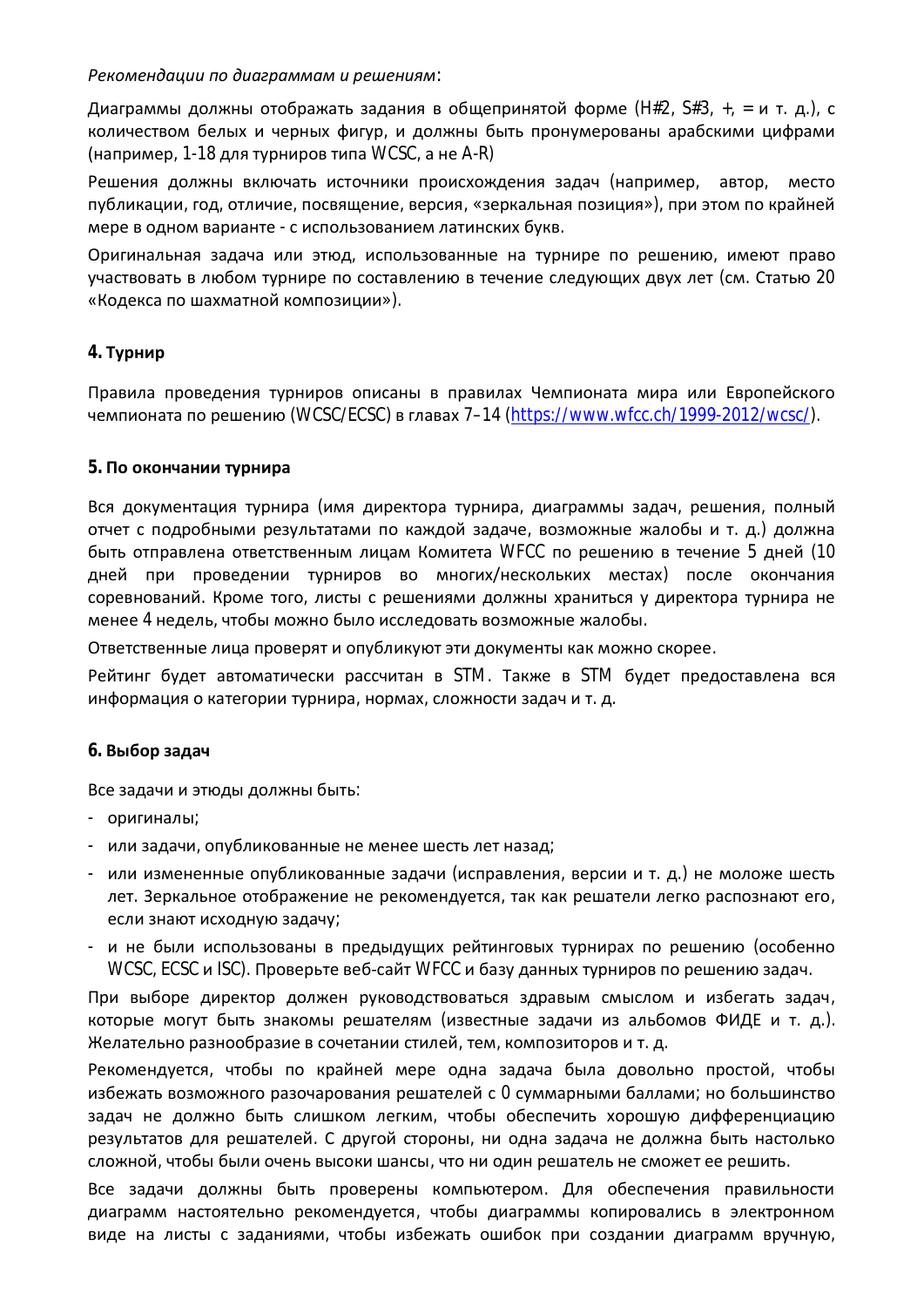например, копируйте FEN задач из баз для создания диаграмм или копируйте диаграммы как файлы с изображениями.

В решении одной задачи не должно быть необходимым записывать более 10 вариантов.

Директор должен позаботиться о выборе этюдов:

- проверить в базе данных Гарольда ван дер Хейдена, не является ли этюд некорректным; если директор не имеет лицензии на использование базы данных, он должен связаться с представителем Комитета по решению или обратиться за помощью к кому-либо, имеющему лицензированную базу данных;
- проверить этюд с помощью компьютерных приложений;
- избегать непонятных строк в базе данных;
- этюд должен иметь четкую основную линию, без неконкретных побочных линий, и не должен быть слишком длинным.

## Кооперативные маты:

В WCSC-турнире максимальное количество решений составляет 9. В открытом турнире максимальное количество решений составляет «число H  $# \times 3$ ». Например, в открытом турнире с двумя кооперативными матами максимальное количество решений составляет 6.

В турнире WCSC должны быть H#2, H#3 и более длинный H#.

Помните: H#1,5 - это то же самое, что H#2; H#2,5 такой же, как H#3 и т. д.

Директор должен учитывать художественную ценность кооперативных матов (например: тематическую связь между фазами, исключение решений подобных побочным решениям и т. д.)

# Многоходовки:

В турнире WCSC должна быть как минимум одна задача # 4 и как минимум еще одна более длинная, чем #4.

## Обратные маты:

В турнире WCSC должны быть S#2, S#3 и более длинный S#. Желательно использовать S#4 вместо очень сложного длинного S#.

## Сказочные задачи:

В данном контексте сказочная задача - это задача, которая не является этюдом, ортодоксальной, кооперативной задачей или обратным матом. Если директор использует сказочные задачи, он должен объявить их элементы как минимум за 2 месяца. Примеры: "Reflexmate", "Circe", "Andernach", "Nightrider", «Кратчайшее решение ПГ» и т. д.

# 7. Распределение очков

Не должны даваться очки за ключевые ходы ортодоксальных задач (кроме 2#) и задач на обратные маты.

Очки могут быть даны только для вариаций полной длины и включая угрозы. Пример: в #5 только вариации и угрозы до 4-го хода включительно могут получать очки. Нельзя давать очки «на полпути» решения.

В этюдах можно давай очки только за ходы белых по основной линии, очки за ходы черных и ходы на побочных линиях **не даются!** Не рекомендуется давать 5 очков за один единственный ход.